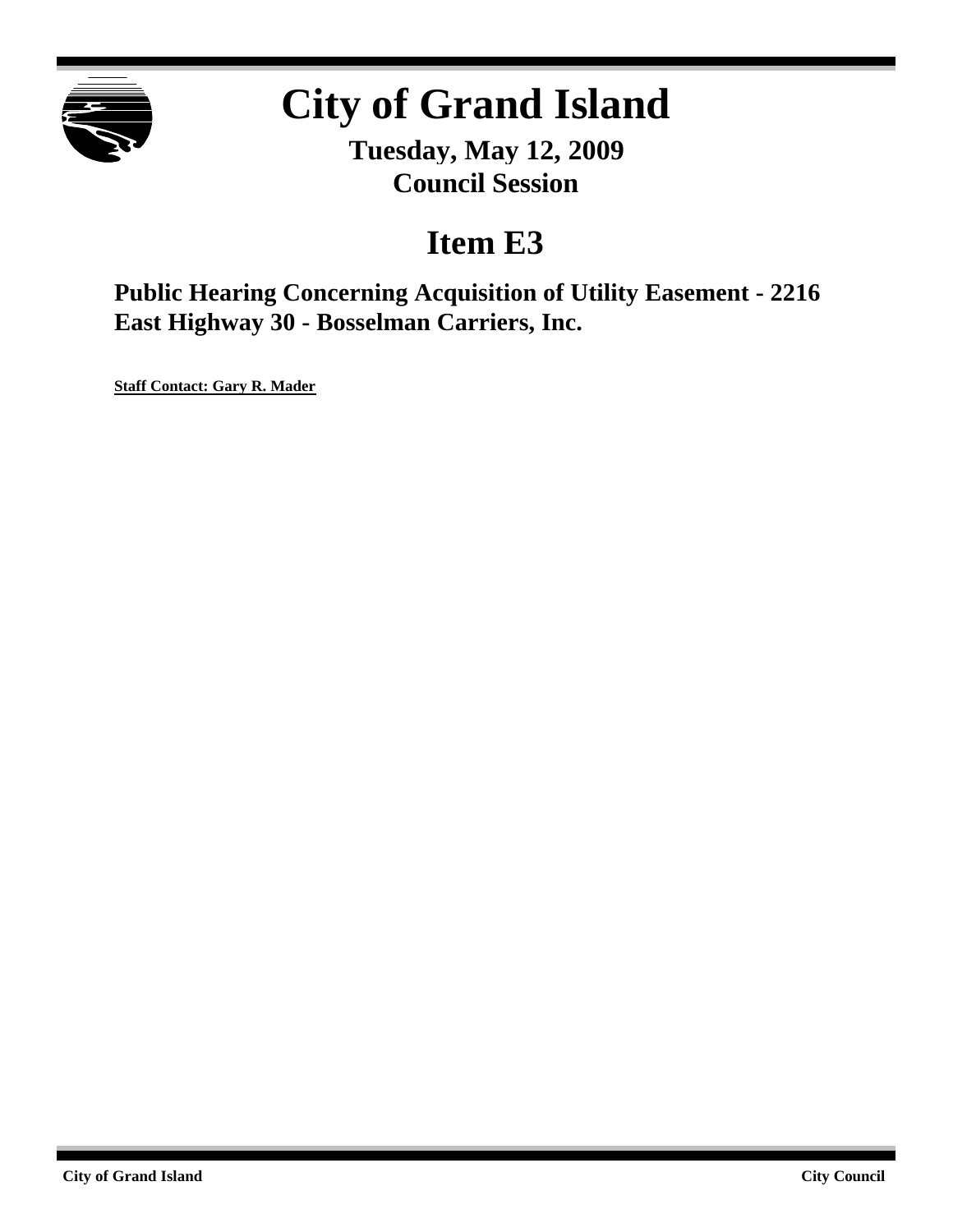# **Council Agenda Memo**

| <b>From:</b>         | Robert H. Smith, Asst. Utilities Director                                            |
|----------------------|--------------------------------------------------------------------------------------|
| <b>Meeting:</b>      | May 12, 2009                                                                         |
| Subject:             | Acquisition of Utility Easement $-2216$ East Hwy. 30 $-$<br>Bosselman Carriers, Inc. |
| <b>Item</b> $\#$ 's: | $E-3 & G-7$                                                                          |
| $Presenter(s):$      | Gary R. Mader, Utilities Director                                                    |

#### **Background**

Nebraska State Law requires that acquisition of property must be approved by City Council. The Utilities Department needs to acquire an easement relative to the property of Bosselman Carriers, Inc., located at 2216 East Highway 30, in the City of Grand Island, Hall County, in order to have access to install, upgrade, maintain, and repair power appurtenances, including lines and transformers.

#### **Discussion**

This easement will be used to extend an overhead power line and add transformers to improve the electrical service to the adjacent buildings.

#### **Alternatives**

It appears that the Council has the following alternatives concerning the issue at hand. The Council may:

- 1. Make a motion to approve
- 2. Refer the issue to a Committee
- 3. Postpone the issue to future date
- 4. Take no action on the issue

### **Recommendation**

City Administration recommends that the Council approve the resolution for the acquisition of the easement for one dollar (\$1.00).

### **Sample Motion**

Move to approve acquisition of the Utility Easement.